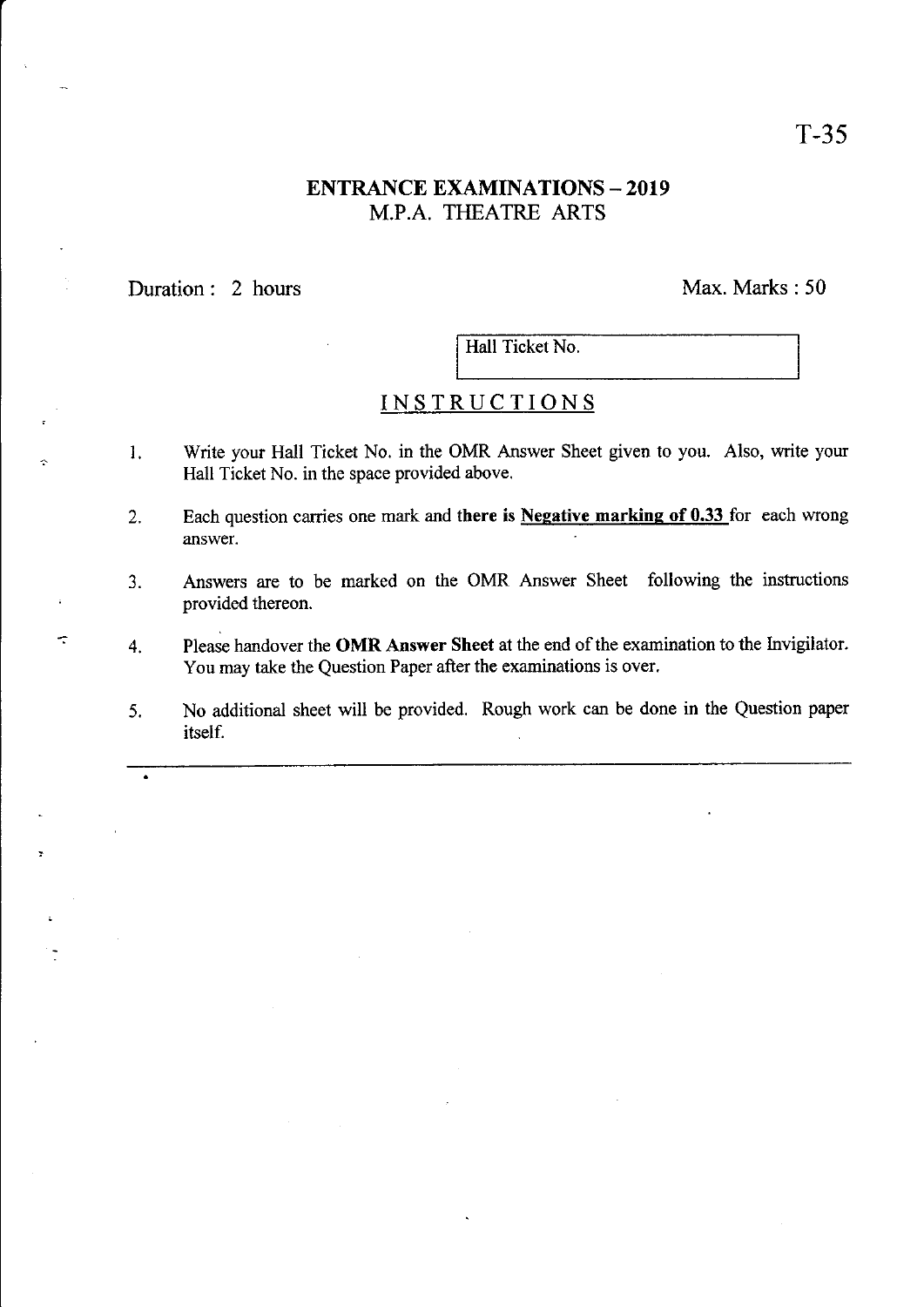Entrance Examinations-2019

M.P.A. Theatre Arts

#### Duration: 2 Hours

Max. Marks: 50

 $T - 35$ 

1. The author of Tamil epic 'Silappatikaram' is A) Masti Venkatesha Iyengar C) Ilango Adikal A) Sir William Jones C) Thomas Munro A) Dilshad Nautanki C) Kohinoor Theatre A) Mridangam C) Tabla 5. .What is a Cyclorama in theatre? A) The Music Pit C) Lighting Booth A) Pandvani C) Chandaini B) Subrahmaniam Bharathi D) Perumal Murugan B) C.P. Brown D) Sir Arthur Cotton B) Surabhi Company D) Gubbi Veeranna Company B) Khol D) Chanda B) Circular platform D) White backdrop to the stage B) Bharthari D) Alha 2. Who translated Abhijñānaśākuntalam into English for the first time published in 1791? 3. The theatre company which consists of members of one family, which is running for nearly 150 years is 4. Kathak Dance traditionally uses this as the primary percussion instrument 6. Padmshree Tijan Bai is famous for which folk musical narrative form? 7. 'Darpana Academy' of performing Arts was founded bv A) Smt. Mrinalini Sarabhai B) Protima Bedi C) Samyukta Panigrahi D) Chandraleka 8. Which of the following plays of Bhasa deals with a story from Ramayana?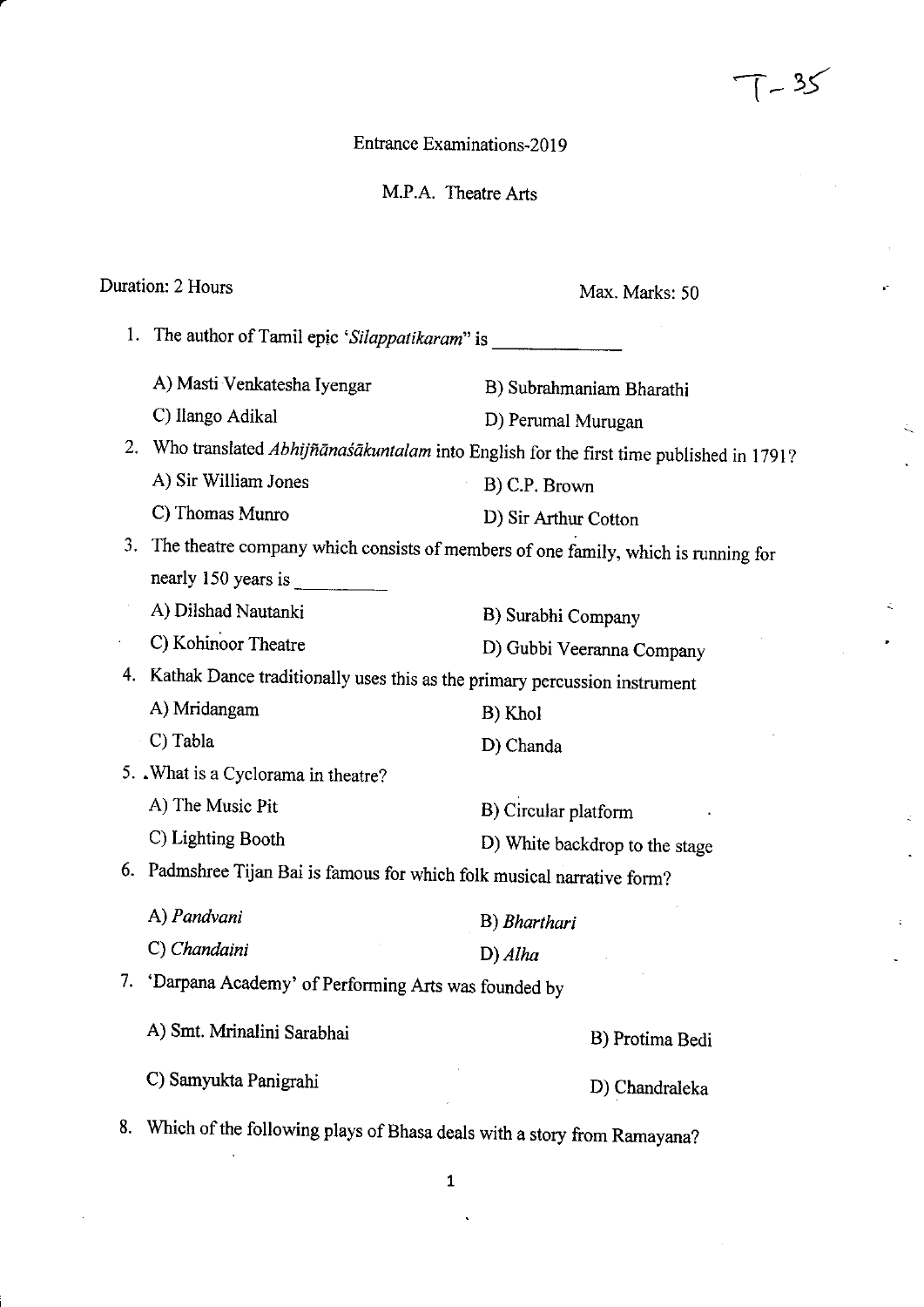| A) OOrubhangam                                                                    | B) Madhyama Vyayogam                                                                         |
|-----------------------------------------------------------------------------------|----------------------------------------------------------------------------------------------|
| C) Pratima Natakam                                                                | D) Pancha Ratram                                                                             |
| 9.<br>Which is the Sanskrit political drama that has the character of Chanakya?   |                                                                                              |
| A) Mrichchakatikam                                                                | B) Mudrarakshasam                                                                            |
| C) Naganandam                                                                     | D) Dootavakyam                                                                               |
| 10. Abhinavabharati is a Sanskrit treatise written by_____                        |                                                                                              |
| A) Nandikeswara                                                                   | B) Abhinavagupta                                                                             |
| C) Dhananjaya                                                                     | D) Vishnuvardhana                                                                            |
| 11. Touryatrika is the confluence of                                              |                                                                                              |
| A) Three styles of Music                                                          | B) Three styles of Dances                                                                    |
| C) Song, Dance and Percussion Instruments D) Three forms of Drama                 |                                                                                              |
| 12. According to Aristotle's Poetics, Catharsis is achieved through _____________ |                                                                                              |
| A) Philosophical understanding                                                    | B) Pity and Fear                                                                             |
| C) Knowing the story                                                              | D) Critical thinking                                                                         |
|                                                                                   | 13. According to Natyasastra's definition of vrittis, the pravritti of today's Punjab region |
| would prefer                                                                      |                                                                                              |
| A) Saatvati vritti                                                                | B) Kaisiki vritti                                                                            |
| C) Arabhati vritti                                                                | D) Bharati vritti                                                                            |
| *14. Naya Theatre is the Theatre company founded by                               |                                                                                              |
| A) Om Shivpuri                                                                    | B) M K Raina                                                                                 |
| C) Habib Tanvir                                                                   | D) Arvind Gaur                                                                               |
| 15. "Ascharyachoodamani" is a play written by                                     |                                                                                              |
| A) Kandukuri Veereshalingham                                                      | B) Shakthibhadra                                                                             |
| C) Gurujada Apparao                                                               | D) Indira Parthasarathi                                                                      |
|                                                                                   | 16. The author of the book 'When the Body Becomes All Eyes: Paradigms, Discourses and        |
| Practices of Power in Kalarippayattu, a South Indian Martial Art'                 |                                                                                              |
| A) Joseph Chaikin                                                                 | B) Eugeneo Barba                                                                             |
| C) Phillip Zarrilli                                                               | D) Vakhtangov                                                                                |
|                                                                                   | 2                                                                                            |
|                                                                                   |                                                                                              |

 $\sigma_{\rm{eff}}$ 

 $\frac{1}{2} \left( \frac{1}{2} \right)$ 

 $\omega_{\rm{eff}}$ 

 $\pm$ 

 $\ddot{\phantom{0}}$ 

 $\tau$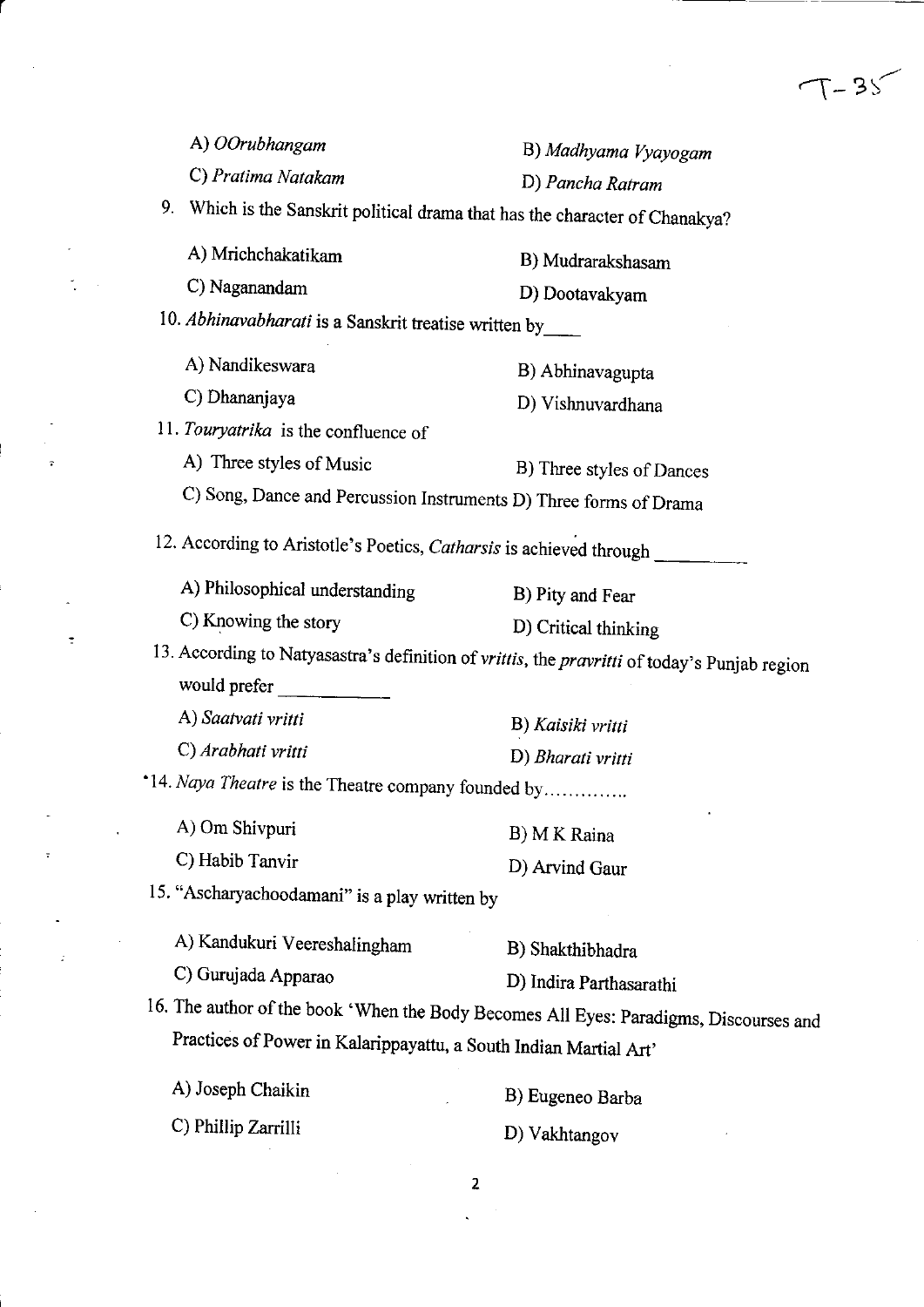$T-35$ 

17. The lost form of Urdu story-telling performance that is revived in  $21<sup>st</sup>$  century is

| A) Mushaira | B) Caravaan   |
|-------------|---------------|
| C) Afsana   | D) Dastaangoi |

18' is a veteran dancer and actress. She worked with Uday Shankar, Ebrahim Alkazi and even Mani Ratnam. She passed away in 2014, at the age of 102.

| A) Zohra Sehgal                                | B) Sheila Bhatia  |
|------------------------------------------------|-------------------|
| C) Begum Qudsia Zaidi                          | D) Meena Kumari   |
| 19. Sanjukta Panigrahi is an exponent of       | dance.            |
| A) Kathak                                      | B) Bhatata Natyam |
| C) Odissi<br>20. 'Noh' is a theatrical form of | D) Lavni<br>z     |
| A) Japan                                       | B) China          |
| C) India                                       | D) Korea          |
|                                                |                   |

21. "Dashavathar" the traditional folk form, belongs to the state of...

| A) Goa            | B) Maharashtra |
|-------------------|----------------|
| C) Andhra Pradesh | D) Kerala      |

22. Who is the author of the book, "The empty space"?

B) Peter Brook A) Robert Wilson

D) John Clark C) Eugenio Barba

23. Shakespeare's plays King Lear and Macbeth were adapted as Japanese films Ran (Chaos) and  $Kumonosu-j\ddot{o}$  (known as Throne of Blood) by the director

A) Yasujiro Ozu C) Kenji Mizoguchi B) Akira Kurosawa D) Nagisa Oshima

24. World Theatre Day Message, 2018 for the Asia Pacific region was delivered by

 $\overline{\mathbf{3}}$ 

| A) Tadashi Suzuki | B) Ramgopal Bajaj |
|-------------------|-------------------|
| C) Min Tanaka     | D) Danny Yung     |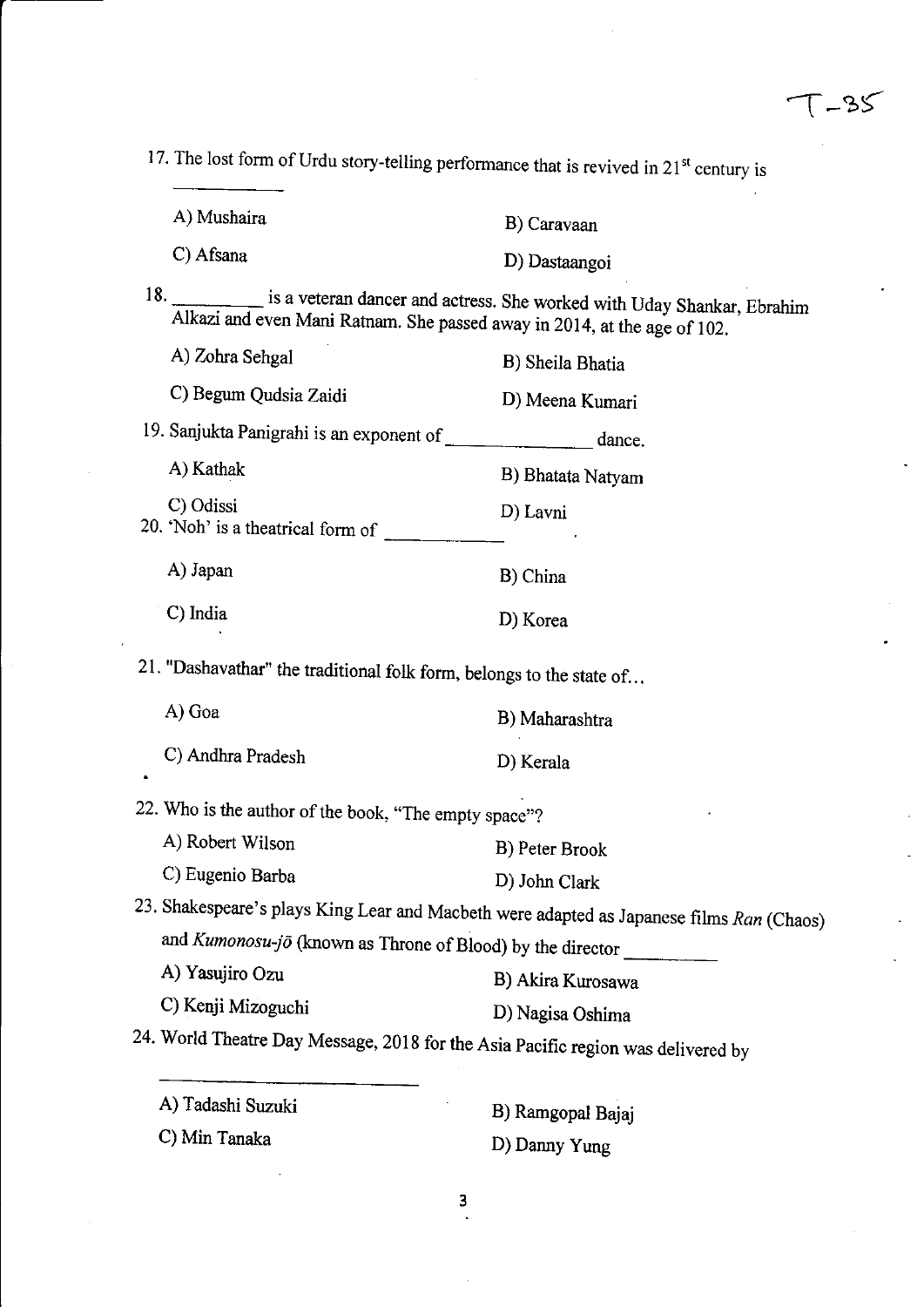$\bar{z}$ 

25. The architect, who designed the famous arts space Bharat Bhavan, Bhopal is

 $\mathcal{L}$ 

 $\overline{a}$ 

| A) Larry Baker                                                                            |                          | B) Hafeez Contractor     |
|-------------------------------------------------------------------------------------------|--------------------------|--------------------------|
| C) Peter Cook                                                                             | D) Charles Correa        |                          |
|                                                                                           |                          |                          |
| 26. Pick the odd one out                                                                  |                          |                          |
| A) Koothu Pattarai, Chennai                                                               |                          | B) Rang Vidushak, Bhopal |
| C) Satabdi, Kolkata                                                                       |                          | D) Attakalari, Bengaluru |
| 27. Who developed the concept of "Environmental Theatre"?                                 |                          |                          |
| A) Richard Shechner                                                                       | B) Peter Brook           |                          |
| C) Augusto Boal                                                                           | D) Michael Chekhov       |                          |
| 28. The traditional puppet theatre form of Japan is                                       |                          |                          |
| A) Sugaku                                                                                 | B) Kabuki                |                          |
| C) Sarugaku                                                                               | D) Bunraku               |                          |
| 29. What is the full form of "TIE"                                                        |                          |                          |
| A) Transformation in Education                                                            |                          | B) Theatre in Enjoyment  |
| C) Theatre in Education                                                                   | D) Theatre is Extra      |                          |
| 30. Who is the author of the play Death of a Salesman                                     |                          |                          |
| A) Harold Pinter                                                                          | B) David Mamet           |                          |
| C) Arthur Miller                                                                          | D) Ibsen                 |                          |
| 31. The book Theatre and the World is written by                                          |                          |                          |
| A) Christopher Balme                                                                      | B) Vasudha Dalmia        |                          |
| C) Rustom Bharucha                                                                        | D) Steve Wilmer          |                          |
| 32. The proponent of 'Forum Theatre' is                                                   |                          |                          |
| A) Bertold Brecht                                                                         | B) Eugino Barba          |                          |
|                                                                                           |                          |                          |
| C) Augusto Boal                                                                           | D) Joseph Chaikin        |                          |
| 33. The Marathi theatre legend, known for leading female roles in musicals like Saubhadra |                          |                          |
| was                                                                                       |                          |                          |
| A) Balagandharva                                                                          | B) Sthanam Narasimha Rao |                          |

4

 $\ddot{\phantom{0}}$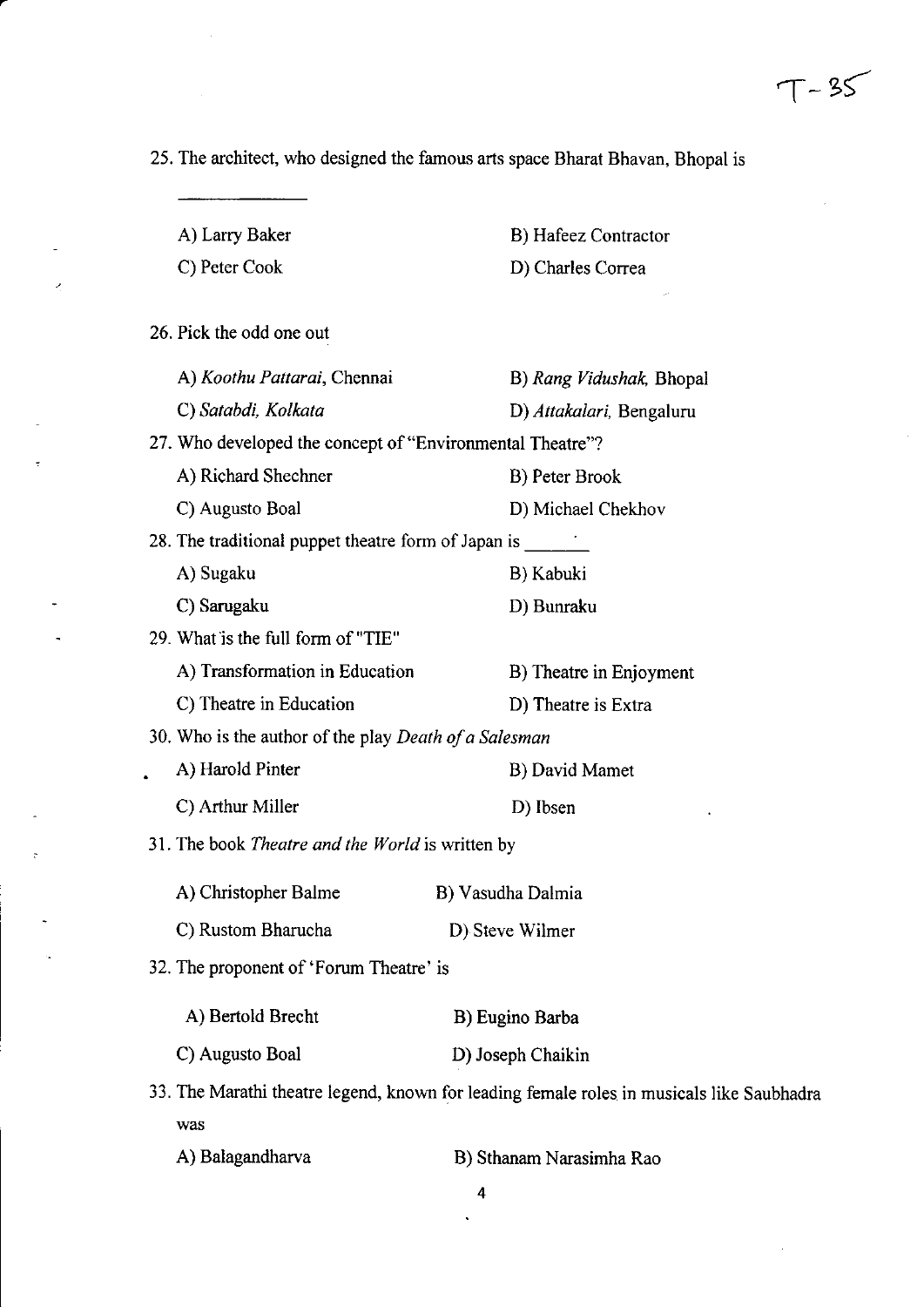$\sim$ 

 $\ddot{\phantom{0}}$ 

 $\hat{\mathcal{A}}$ 

 $\mathbf{r}$ 

 $\ddot{\phantom{a}}$ 

 $\epsilon$  $\mathcal{L}_{\mathcal{A}}$  $\mathbb{R}^2$ 

 $\mathcal{L}$ 

| C) Rebala Ramana                                           | D) Burra Subramanya Sastri                                            |  |  |
|------------------------------------------------------------|-----------------------------------------------------------------------|--|--|
| 34. Who has written the book To the Actor?                 |                                                                       |  |  |
| A) Micheal Chekov                                          | B) Stanislavski                                                       |  |  |
| C) Marlin Brando                                           | D) Charles Mc Gaw                                                     |  |  |
| 35. The Sanskrit play "Uttara Rama Charita" was written by |                                                                       |  |  |
| A) Sri Harsha                                              | B) Kalidasa                                                           |  |  |
| C) Bhavabhuthi                                             | D) Visakhadatta                                                       |  |  |
| 36. The novel God of Small Things is written by            |                                                                       |  |  |
| A) Arundhati Roy                                           | B) Vikram Seth                                                        |  |  |
| B) Chetan Bhagath                                          | D) Amitav Ghosh                                                       |  |  |
| 37. Alienation is the prime principle of                   |                                                                       |  |  |
| A) Tragedy                                                 | B) Epic Theatre                                                       |  |  |
| C) Aristotle's Poetics                                     | C) None above                                                         |  |  |
| 38. The idea of Magical Centre is associated with          |                                                                       |  |  |
| A) Stanislavsky                                            | B) Meyorhold                                                          |  |  |
| C) Michel Chekov                                           | D) Bharatha                                                           |  |  |
| 39. Who wrote the patriotic song 'Saare Jahan Se Achcha'?  |                                                                       |  |  |
| A) Rabindranath Tagore                                     | B) Sahir Ludhianvi                                                    |  |  |
| C) Mohammad Iqbal                                          | D) Gulzar                                                             |  |  |
| 40. The traditional puppet theatre form of Japan is        |                                                                       |  |  |
| A) Sugaku                                                  | B) Kabuki                                                             |  |  |
| C) Sarugaku                                                | D) Bunraku                                                            |  |  |
|                                                            | 41. National song <i>Vandemataram</i> is taken from the Bengali novel |  |  |
| A) Kapalakundala                                           | B) Anandamath                                                         |  |  |
| C) Bishavriksha                                            | D) Deshabhimani                                                       |  |  |
| 42. Pick the odd one out                                   |                                                                       |  |  |
| A) Teyyam                                                  | B) Oyilattam                                                          |  |  |

 $\overline{\mathbf{5}}$  $\ddot{\phantom{a}}$ 

 $\bar{z}$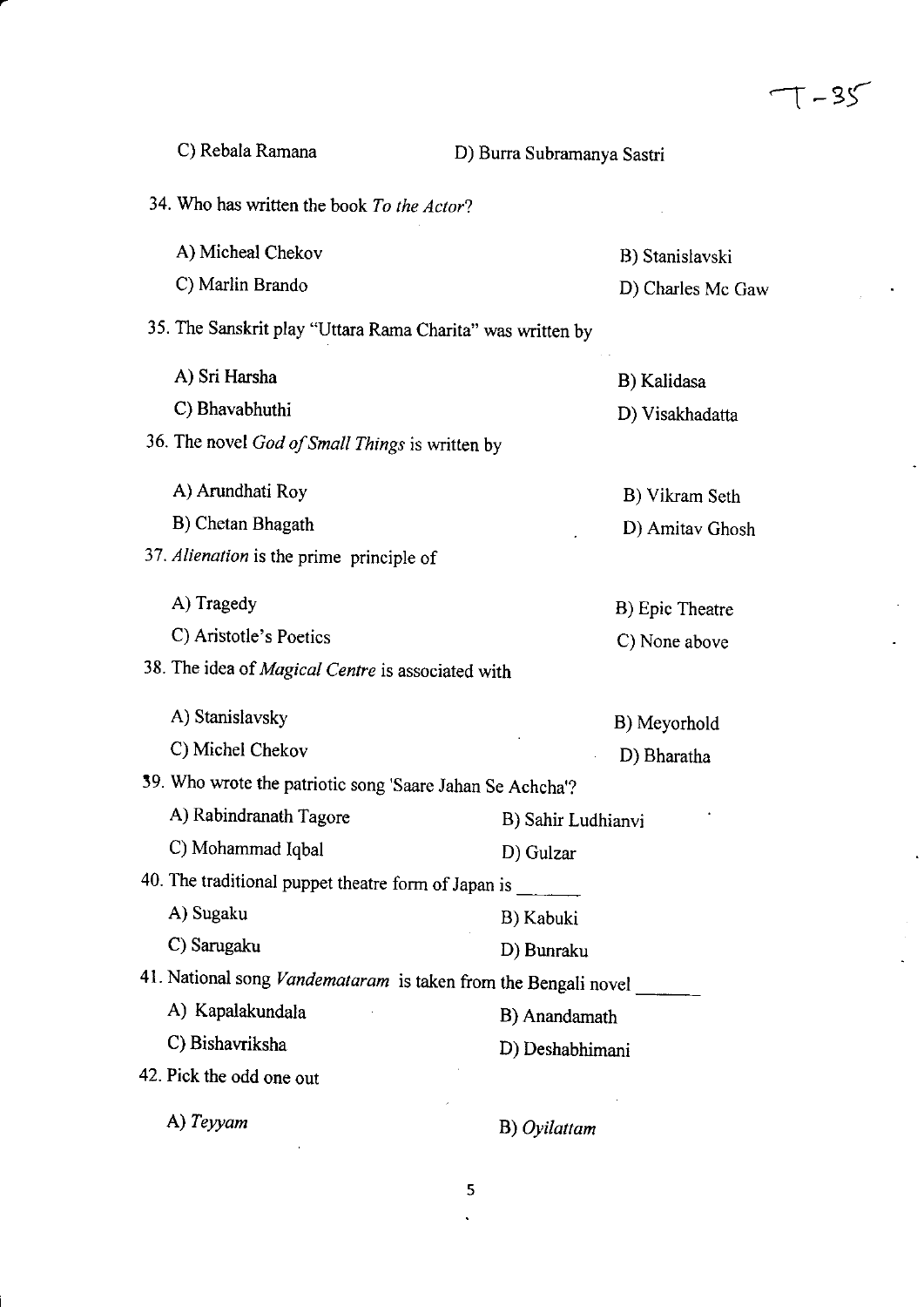| C) Bayalatta                                                     | D) Kathakali                                                                       |  |  |  |  |
|------------------------------------------------------------------|------------------------------------------------------------------------------------|--|--|--|--|
|                                                                  | 43. Pagla Ghoda (Mad Horse), Baki Itihas (Remaining History) and Hattamalar Oparey |  |  |  |  |
|                                                                  | (Beyond the Land of Hattamala) are plays in Bengali, written by _____              |  |  |  |  |
| A) Mahasweta Devi                                                | B) Badal Sircar                                                                    |  |  |  |  |
| C) Manoj Mitra                                                   | D) Bijon Bhattacharya                                                              |  |  |  |  |
| 44. Who is the author of the book, "The Floating Islands"?       |                                                                                    |  |  |  |  |
| A) Robert Wilson                                                 | B) Peter Brook                                                                     |  |  |  |  |
| C) Eugenio Barba                                                 | D) John Clark                                                                      |  |  |  |  |
| 45. What is 'Nepathya" gruha                                     |                                                                                    |  |  |  |  |
| A) Green room                                                    | B) Black box                                                                       |  |  |  |  |
| C)Stage                                                          | D) Curtain                                                                         |  |  |  |  |
| 46. Henrik Ibsen belongs to                                      |                                                                                    |  |  |  |  |
| A) Denmark                                                       | B) England                                                                         |  |  |  |  |
| C) Norway                                                        | C) Sweden                                                                          |  |  |  |  |
| 47. The book <i>Theatre and it's Double</i> is written by        |                                                                                    |  |  |  |  |
| A) Materlink                                                     | B) Adolph Appia                                                                    |  |  |  |  |
| C) Peter Brook                                                   | D) Antonin Artaud                                                                  |  |  |  |  |
| 48. Who coined the term 'Poor Theatre'                           |                                                                                    |  |  |  |  |
| A) Jerzy Grotowsky                                               | B) Meyerhold                                                                       |  |  |  |  |
| C) Robert Wilson                                                 | D) Judith Malina                                                                   |  |  |  |  |
| 49. The experimental theatre company Wooster Group is located in |                                                                                    |  |  |  |  |
| A) United Kingdom                                                |                                                                                    |  |  |  |  |
|                                                                  | B) Germany                                                                         |  |  |  |  |
| C) United States of America                                      | D) Japan                                                                           |  |  |  |  |
| 50. Theatre du soleil is known for                               |                                                                                    |  |  |  |  |
| A) Contemporary Dance                                            | B) Circus                                                                          |  |  |  |  |
| C) Intercultural Performance                                     | D) None Above                                                                      |  |  |  |  |
|                                                                  |                                                                                    |  |  |  |  |

l,